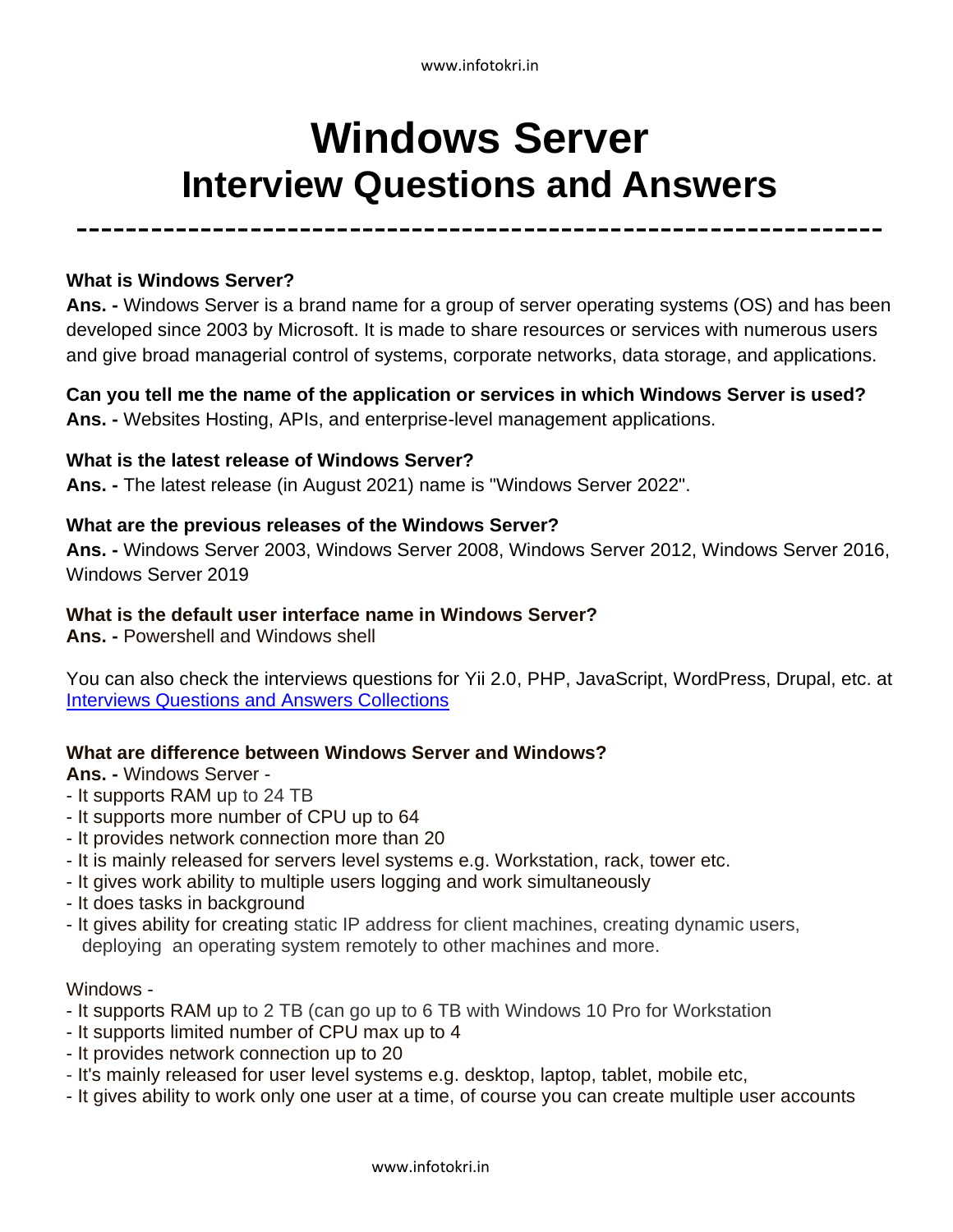- It does tasks in foreground

# **What is the role or responsibility of a Windows Server Administrator or Windows Administrator or System Administrator?**

**Ans. -** The System Administrator is responsible for maintaining, supporting, upgrading and installing Windows-based systems and servers. Server Administrator day to day duties are -

Monitoring system performance and logs Maintaining system security and access control Creating and restoring system backups for critical situation Providing tech. support and guidelines.

# **What is the full form of DNS?**

**Ans. -** The full form of DNS is - Domain Name System

# **What is DNS?**

**Ans. -** It stands for "Domain Name System". The DNS is directory of names of internet sites that match with numbers i.e. IP addresses. The computer uses these IP address to communicate with other computer in the network or internet. When a user enters the name (e.g. yahoo.com) in the browser, it is the DNS that matches and determines the right IP address for that domain name as underlying process.

# **What is a Proxy Server?**

**Ans. -** A proxy server is an especial type of computer system or router that uses an IP address of its own and acts as a gateway between user or local or private network and the internet.

All the traffic flows through the proxy server on its way to the address you requested in the browser. Thus, it provides extra level of security and privacy.

# **What is the DNS query?**

**Ans. -** A DNS Query is a request for information sent from a DNS Client(user's computer) to a DNS Server for resolving a host or a domain name to an IP address.

In most cases a DNS request or query is sent, to ask for the IP address associated with a domain name or Fully Qualified Domain Name (FQDN).

# **What are the types of DNS query?**

**Ans. -** There are three basic types of DNS queries. They are -

- Recursive queries,
- Iterative queries,
- Inverse queries

# **What is INODE?**

**Ans. -** INODE is the short form of "index nodes" which relates with UNIX and LINUX file system for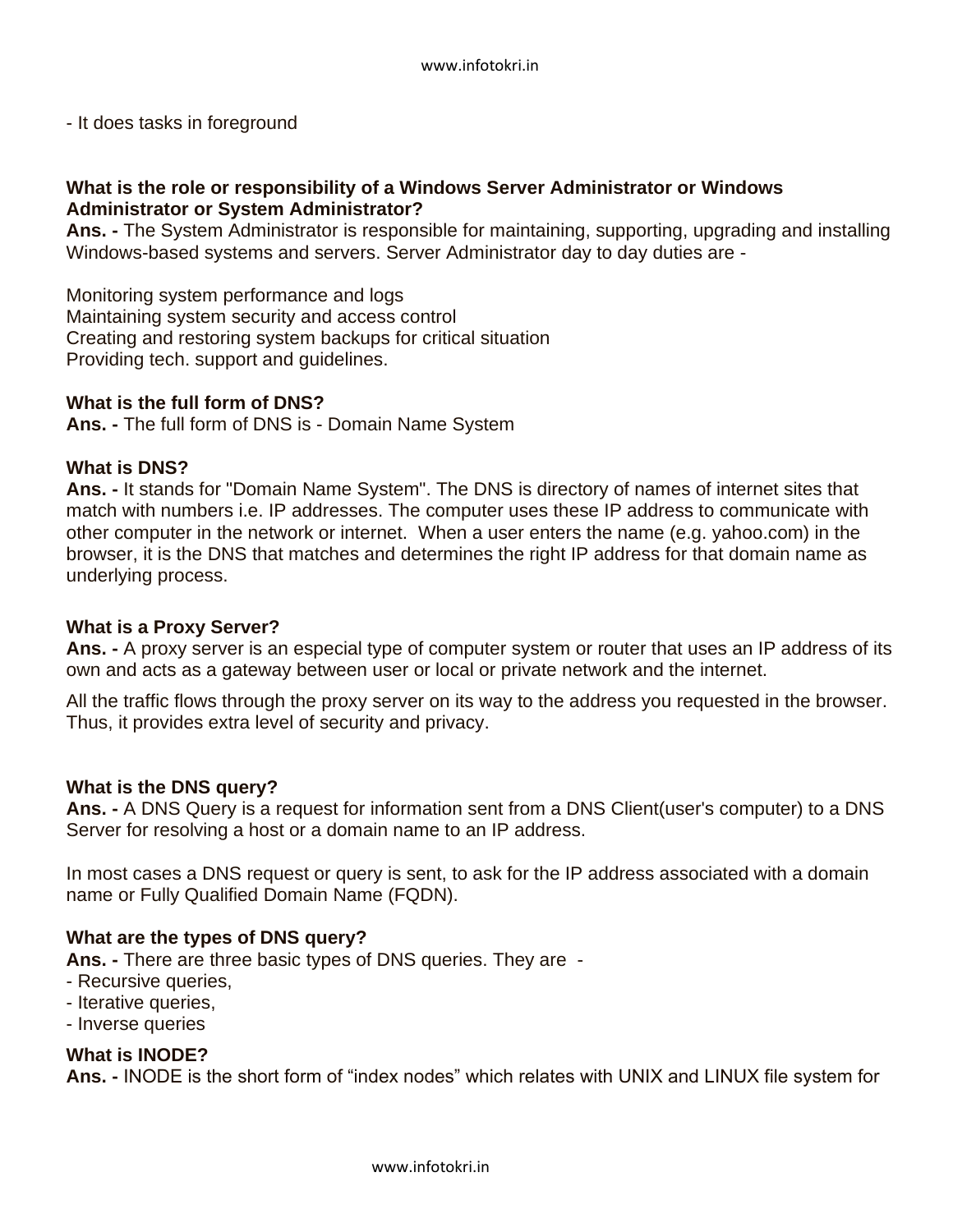keeping the track of file storage. It uses a file data structure that stores information about any Linux file except its name and data.

## **What are default user interface used in Windows Server?**

**Ans. -** Windows shell, PowerShell, Windows Admin Center

## **What type of license mode is available for Windows Server?**

**Ans. -**Trialware, SaaS, or volume licensing

## **What is the official website of the Windows Server?**

**Ans. -** <https://www.microsoft.com/en-us/windows-server>

## **What is LDAP?**

**Ans. -**LDAP is the short form of "Lightweight Directory Access Protocol" which is a lightweight version(a small code snippet) of DAP(Directory Access Protocol). It is used for finding or locating the data(about organizations, individuals and other resources e.g. - files and devices in a network) whether on the public Internet or on a corporate Intranet.

## **What is RAID in Windows Server?**

**Ans. -**RAID is the short form of "Redundant Array of Inexpensive Disks" which is a type of virtual disk technology. It is used for combining the multiple physical drives into single unit or array logically. It improves drives speed and performance.

There are mulitple type of RAID on the basis of configuration e.g.- RAID 0 (Striping), RAID 1 (Mirroring) etc.

You can also check the interviews questions for Yii 2.0, PHP, JavaScript, WordPress, Drupal, etc. at [Interviews Questions and Answers Collections](https://www.infotokri.in/search/label/Interviews?&max-results=7)

# **What is the FSMO roles in Windows Server?**

**Ans. –** FSMO roles stands for Flexible Single Master Operation roles. These are services each hosted separately on a Domain Controller in an Active Directory forest. Every role has a particular goal for example time keeping in sync through devices, conrolling security identifiers etc.

#### **Give five names of FSMO roles?**

**Ans. -** Microsoft divided the power of a Domain Controller(DC) into five specific FSMO roles for making full Active Directory(AD) system as following -

1.RID Master 2.PDC Emulator 3.Schema Master 4.Infrastructure Master 5.Domain Naming Master